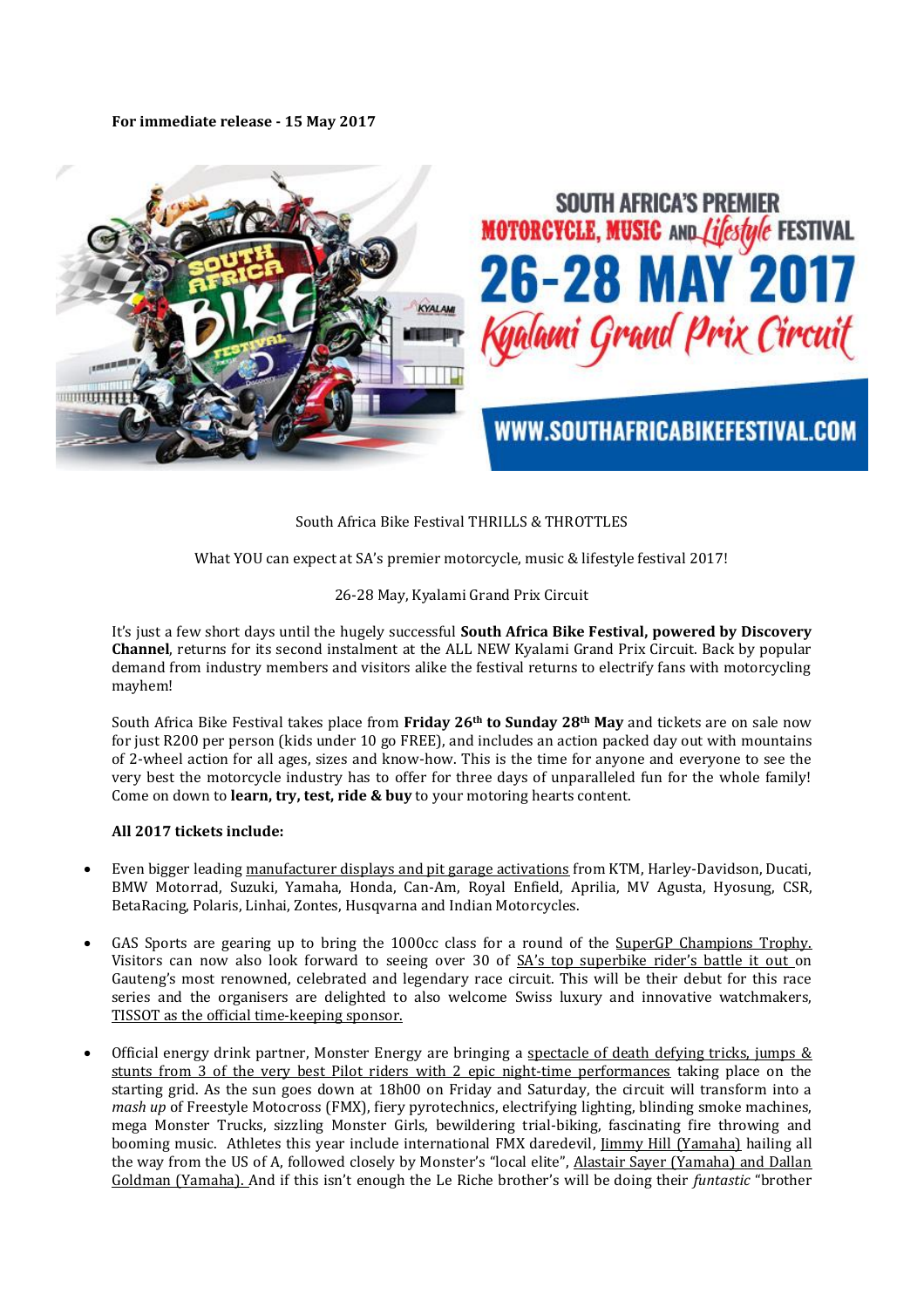duo", Trial Bike Show on their brand spanking new rig twice a day, throughout the weekend!

- A first for South Africa Bike Festival is the launch of the RAMP RODEO BMX & Skate invitational fuelled by Monster Energy. Witness South Africa's top BMX & Skate athletes go head to head in a jam style format competing for hard cash and the chance to take home the "*Ramp Champ*" & "*Best Trick*" titles on a custom mini ramp setup with added features for driving progression & creativity.
- A firm favourite returns with the RocoMamas Custom Bike Build Championship with international builder & judge, Frank Sander, from Germany, as well as local judges Grant Mc Nicol and Malcolm Powrie from Ink & Iron. This year's competition will once again boast 14 carefully selected categories, from Café Racer, Scooters, Trikes and 3 Wheelers to Classic, Street-fighters, Sport Bikes and more! Organisers look forward to welcoming over 40 of SA's best custom builds on the viewing deck, upstairs and inside the Kyalami Pit Building. Judges and organisers have also decided to add a public vote prize aptly named the **BIKE SA People's Choice Trophy**. For those custom-fanatics out there, Harley-Davidson® Africa is also bringing several of their SA finalists from the acclaimed international "Battle of the Kings" custom competition.
- Another great addition is the return of the prestigious Pride of Ownership Classic Motorcycle Display. All those with motorcycles dating 1995 and older have by now nominated their classic bikes to be one of thirty exclusively hosted on the top of the Kyalami Pit Roof. Organisers would like to thank the Classic Motorcycle Club, Classic Car Magazine, and the 2-Stroke Smokers Club for helping with the selection of the top 30 for the 2017 festival.
- Those who have never been on a motorcycle can also get involved at the Harley-Davidson Jump Start™ machine to get a feel for what it's like to ride the most iconic motorcycle in the world in a safe and supervised environment. Harley-Davidson isn't stopping there, as they're also offering free riding lessons at the event for anyone who signs up at the manufacturer's stand in the main pit area. And for those who haven't yet earned their motorcycle license, you can practice your skills with the **K53 Training School** on an especially laid out range with the ADA-SA Accredited Academy alongside instructors registered at the department of transport.
- This year the event will be lead and hosted by the very best talent in the motorcycling industry, with famous presenters Greg Moloney from #FAST and Robert Portman from Ride Fast magazine who will be our official MC's and commentators for the event and Super GP Racing, as well as Pro-Freestyle Mountain Biker "Tricky Nicky", Nick Clarke from Canada, who will MC the Ramp Rodeo and Monster Energy Flight Night. We are thrilled to welcome our official brand ambassador, Biker Queen, Seipei Mashugane, who has spent the past seven years of her nine riding years creating The Biker Queen brand centred on the Lifestyle of Motorcycle riders. Seipei is part of a rapidly growing niche market, and is an inspiration and motivation, as she is known to be one of the first South African black female riders in the country. Not to mention, this year KTM are also hosting South Africa's hero from the Dakar Rally, Joey Evans, in their Pit Garage. Joey, who was rendered a paraplegic less than 10 years ago, is the only South African biker to finish the Dakar in 2017, achieving his dream with the motto *"I did not come this far to only come this far".*
- New for 2017 is the "The Nearly-New Motorcycle Shop, powered by [AutoTrader](http://bikes.autotrader.co.za/used-motorcycles)**",** offering pre-owned dealerships the opportunity to sell nearly new, trusted motorcycles as well as to generate leads for potential buyers. Visitors can leave their details with various dealers and schedule a test ride in the weeks following the festival. Thus far there are 12 Victory demo & pre-owned motorcycles available to buy in this area, which is located over the main Circuit Bridge. In this area expect to find your favourite local dealers from Honda, BMW Motorrad & more!
- This year the Live Music line-up hails from local Gauteng! Chosen because they are the finest up-andcoming rock, country, indie, blues, jazz and folk bands this side of 2017. They include Boxer with their mixture of box & roll and indie-fuzz, to Jerry & the Bandits sing-along and feel good tunes. State Society bring with them rock, pop, indie & blues, with funky Straight Jackal and Josh Kempen with his folk, swing to garage rock. The Gus Brown Band is a banging folk funk family & Lost&Found are previous members of the Parlotones, Glen Hodgson and notorious drummer Jason Oosthuizen. Crystal Park, Jasper Dan and Deity's Muse bring their alternative folk rock & country, while Greedy Greg ranges from jazz, hip-hop,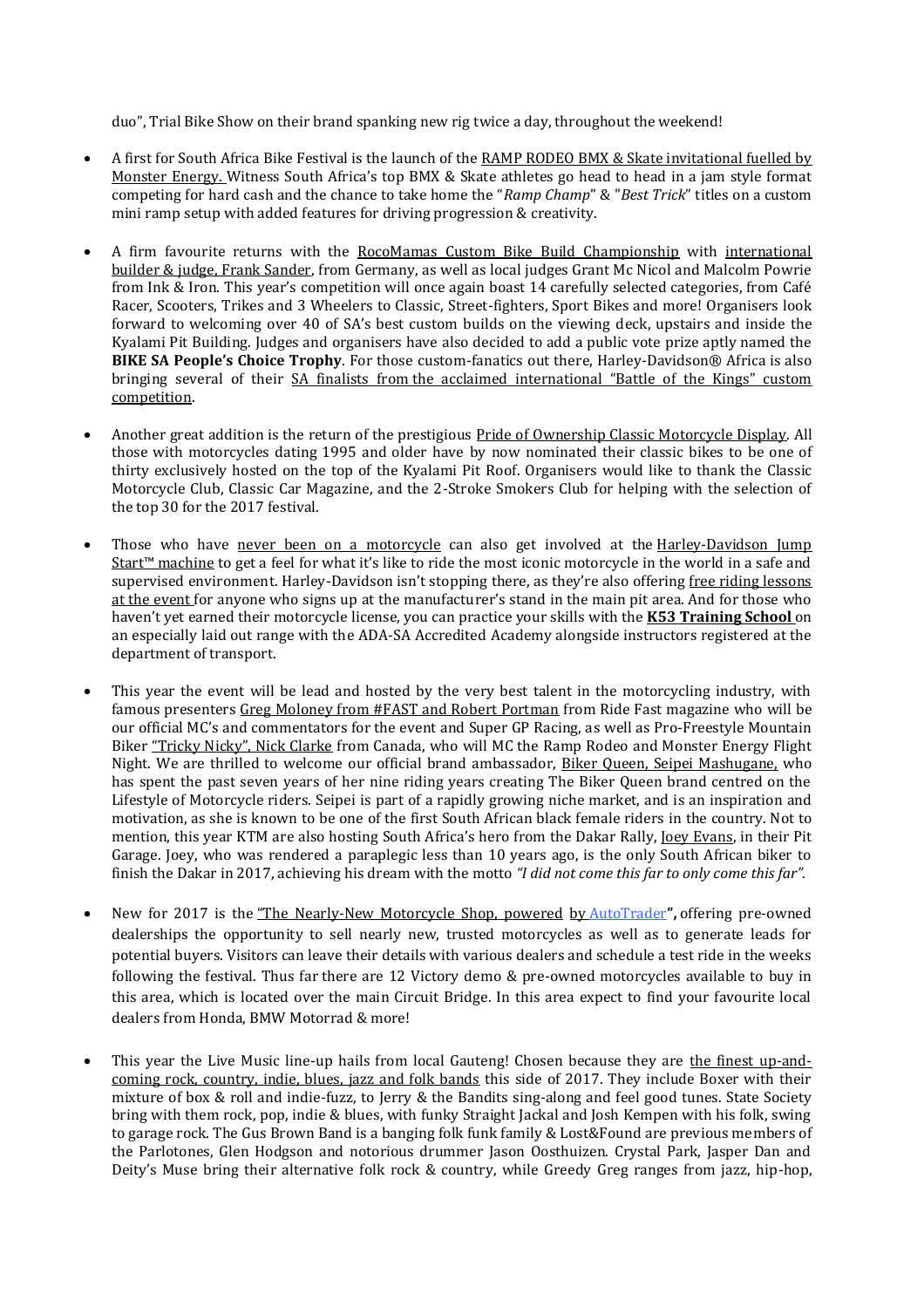rock/blues, psychedelic & country. A full line-up is available today on the festival website.

- There will be some VERY lucky visitors walking away from this year's festival as there is over a **MILLION** RAND worth of competitions and giveaways taking place throughout the weekend. Stand a chance to win a Suzuki GSXR 750 with Dunlop Tyres, a Harley Davidson Street Rod®, a Victory Custom Judge, TWO TISSOT T-Race MotoGP watches and meal vouchers from Rocomamas. There is a Monster Energy Jorge Lorenzo MotoGP helmet up for grabs with ZABikers.co.za live on their website now, plus AWESOME DEALS, DISCOUNTS and festival offers on apparel, tyres and merchandise from over 100 retailers and distributors. All deals and special offers can also be found on the festival website so you can prepare yourself for an epic shopping extravaganza!
- Indian Motorcycles have a long history in the USA and big news for the brand this year include launching the new Roadmaster Classic and the Scout Sixty, as well as the introduction of the newly aligned pricing strategy for South Africa and the launch of the Indian Motorcycle Riders Group (IMRG). Ducati plan to launch 7 new bikes on a static display in the John Love area inside the pit building and test rides on the new 2017 bikes will be done from the dealerships after the show. The models being launched are the 950 Multistrada, Super Sport, 797 Monster, New Monster 1200S, Scrambler Desert Sled, Scrambler Café Racer, Diavel Diesel.
- Husqvarna Motorcycles have a static display in the pit garages and are thrilled to unveil their all-new VITPILEN 401 or "White Arrow" at this year's festival. This motorcycle will be landing in dealerships countrywide in February 2018 and is an extraordinary urban-style motorcycle, which brings a fresh and simple new approach to the world of motorcycling.

## **Additional Activities:**

- Visitors will experience the top favourite activity to come out of last years festival, the Circuit Test Rides, in association with ZABikers.co.za, which is two laps around the circuit on the latest 2017 models including the new Yamaha R6, Suzuki GSX R1000, Indian Scout Sixty, Harley-Davidson Street Rod®, Honda CBR 1000RR Fireblade, BMW Nine T Racer, Can-Am Spyder, KTM 1290 Super Duke R and Duke 390 to name just a few. Prices range between R60 and R160 a test ride and online sales are now closed. Remaining rides are for sale on a first come first serve basis per day and can be bought from the Circuit Test Ride area.
- For those adventurous types, there is also the opportunity to test ride a 2km off-road course with ADA Development Training for just R60 a go, which include KTM's new adventure range, Yamaha's XT 1200 Z Super Tenere & XT 1200 ZE Super Tenere & Honda's CRF 250 Rally, CRF 250L, Africa Twin CRF 1000L & XR 190. Visitors can also ride as a passenger with the experts on the off-road course in the Can-Am Traxter, Polaris Ranger XP900 and Linhai Raider 800. Country Trax instructors will coach visitors on the BMW Motorrad 1200 GS LC starting with a handling and balance skills course before venturing out behind the Kyalami property and into the old prison lands.
- On Sunday, 28 May, the DUNLOP Sunday Charity Motorcycle Ride will see thousands of motorcyclists being able to ride their own motorcycles around Kyalami Grand Prix Circuit as the ride finishes with TWO laps in formation around the circuit. The Charity Ride will have FULL road closures leaving Fairland's Shopping Centre at 8am sharp. The public will have key viewing points from one of the bridges over the highway: Malibongwe Dr, William Nicol or Bowling Ave. The cost to participate is a "R40 Top Up" on your South Africa Bike Festival ticket, with ALL the proceeds going towards Ride for a Reason-Claw and Paws Charity organisation. Every rider will receive a complimentary Dunlop keyring and a ThinkBike sticker!
- There will be a ton of 2-wheeled kids activities taking place throughout the weekend, including pocket bikes, as well as a mechanical bull, climbing wall and inflatables galore. Plus Joburg's favourite food trucks. Yes, visitors to the show should arrive hungry with a massive variety available from Sha'p Braai, Smoking Joe's Rib Shack, Engine 67, Knickerbocker, The Filthy Moustache, Chilli Chef, TacoKombi, Umbuzi Café, SA Belgium Waffle and many more. We've got it covered in the way of fuelling your tummy for a FULL DAY of fun and excitement. All to be enjoyed with a refreshing ice-cold beer from our craft beer partners, RedRock Brewing Company.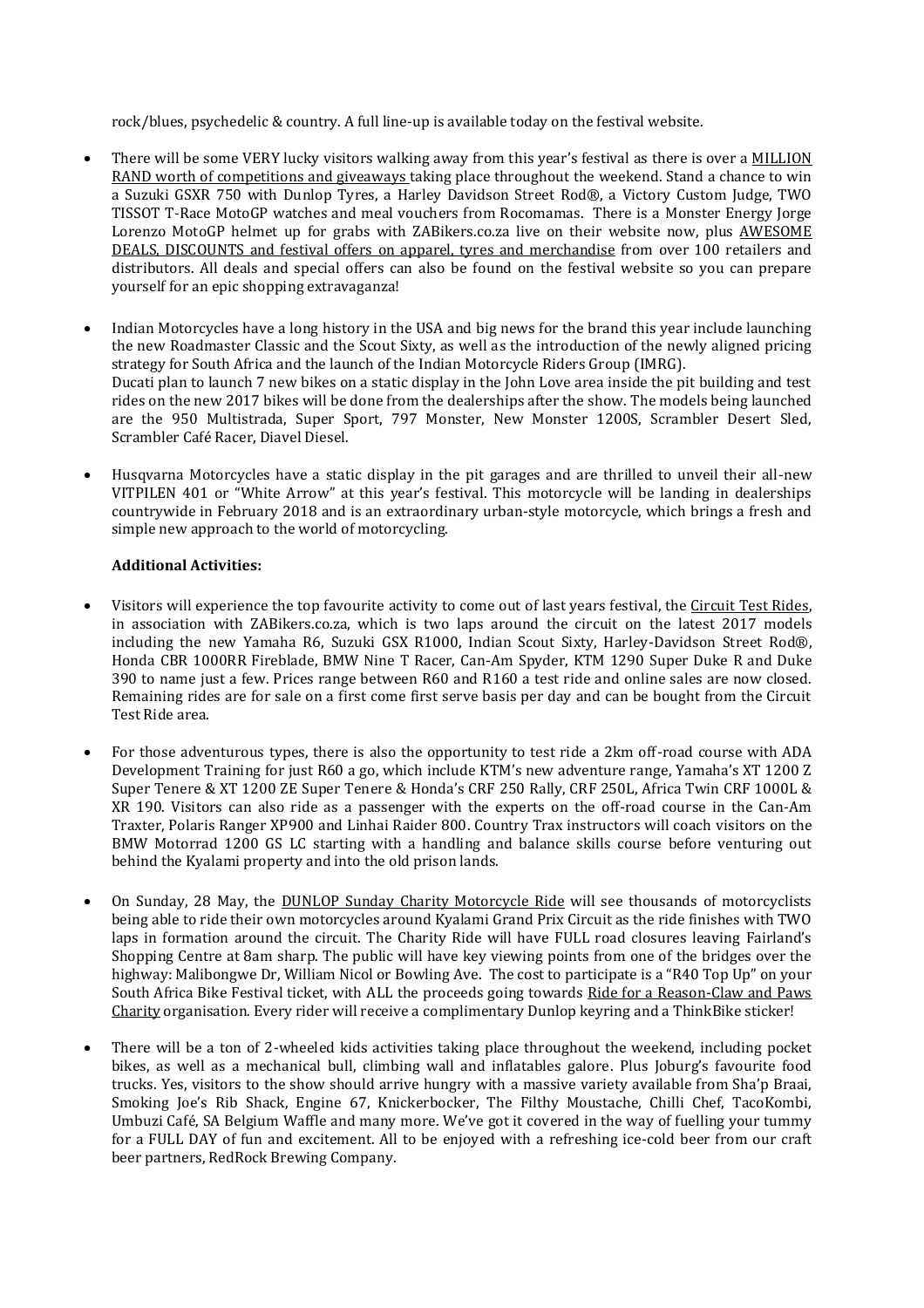Also new for 2017 is a hospitality experience aptly named the Sumting's Superior Experience for just R495 per person. This ticket includes a meal voucher, compliments of an award winning food truck, Sumting Fresh, priority parking and fast-track entry, access to the festival grounds for the whole day as well as all day access to the Kyalami Pit Roof with the best view of starting grid and Monster Energy Flight Night. Back by popular demand, an even more exclusive VIP package returns for those motorcycle enthusiasts, corporate entertainers and industry heads that want a stress-free all-inclusive experience. The much sought after Sky Lounge Experience (R995pp) gives visitors a 180-degree view of the all new circuit and festival grounds from the Kyalami Pit Roof and most importantly a complimentary pop upstyle restaurant serving breakfast and lunch and including beer, wine and soft drinks. Sky Loung tickets are now sold out on Saturday, however are still available (online only) for Friday and Sunday's event.

This and **so much more** can be expected at this year's festival! It is without a doubt, that South Africa Bike Festival, powered by Discovery Channel, is set to be the highlight of South Africa's motorcycling events calendar this year.

For a full update on the festival and to buy tickets, visit [www.southafricabikefestival.com](http://www.southafricabikefestival.com/) TODAY! Watch last year's Drone Coverage; <https://youtu.be/TIKiZgmnSJY>

Follow us at @SABikeFest #SABikeFestival #FlightNight #RampRodeo #DunlopWinASuzuki #ThisIsYourTime

#### **Note to editors: Festival times:**

| TESUVAI UIIIES.                 |                                    |
|---------------------------------|------------------------------------|
| Friday, 26 <sup>th</sup> May:   | $11h00 - 20h00$                    |
| Saturday, 27 <sup>th</sup> May: | $09h00 - 21h00$                    |
| Sunday, 28 <sup>th</sup> May:   | $09h00 - 18h30$                    |
| Flight Night:                   | 18h00 on Friday and Saturday night |

For press enquiries and accreditation please contact Alison Fyfe-Turck at Fyfe PR on [Alison@fyfepr.co.za](mailto:Alison@fyfepr.co.za) and/or apply for press accreditation via <http://www.southafricabikefestival.com/media-accreditation-2/>

| <b>Released for:</b> | <b>Clarion Events Limited</b>                    |
|----------------------|--------------------------------------------------|
| Released by:         | Fyfe PR - Annie Fyfe-Hitchings/Alison Fyfe-Turck |
| Mobile:              | 082 322 5112/0836531707                          |
| E-Mail:              | annie@fvfepr.co.za / alison@fyfepr.co.za         |

### **About Discovery Communications**

Discovery Communications (Nasdaq: DISCA, DISCB, DISCK) satisfies curiosity and engages superfans with a portfolio of premium nonfiction, sports and kids programming brands. Reaching 3 billion cumulative viewers across pay-TV and free-to-air platforms in more than 220 countries and territories, Discovery's portfolio includes the global brands Discovery Channel, TLC, Investigation Discovery, Animal Planet, Science and Turbo/Velocity, as well as OWN: Oprah Winfrey Network in the U.S., Discovery Kids in Latin America, and Eurosport, the leading provider of locally relevant, premium sports content across Europe. Discovery reaches audiences across all screens through digital-first programming from Discovery VR, Seeker and SourceFed Studios, as well as over-the-top and TV Everywhere offerings including Eurosport Player, Dplay, Discovery K!ds Play and Discovery GO.

For more information, please visit [www.discoverycommunications.com](http://www.discoverycommunications.com/)

### **About Old School Productions**

Old School Productions RampWorX aims at growing participation & promoting the culture of Action Sports while defining a platform for Skate / BMX / Freestyle competitions at a national level in partnership with Newly formed Action Sports Africa Federation

## **About Dunlop**